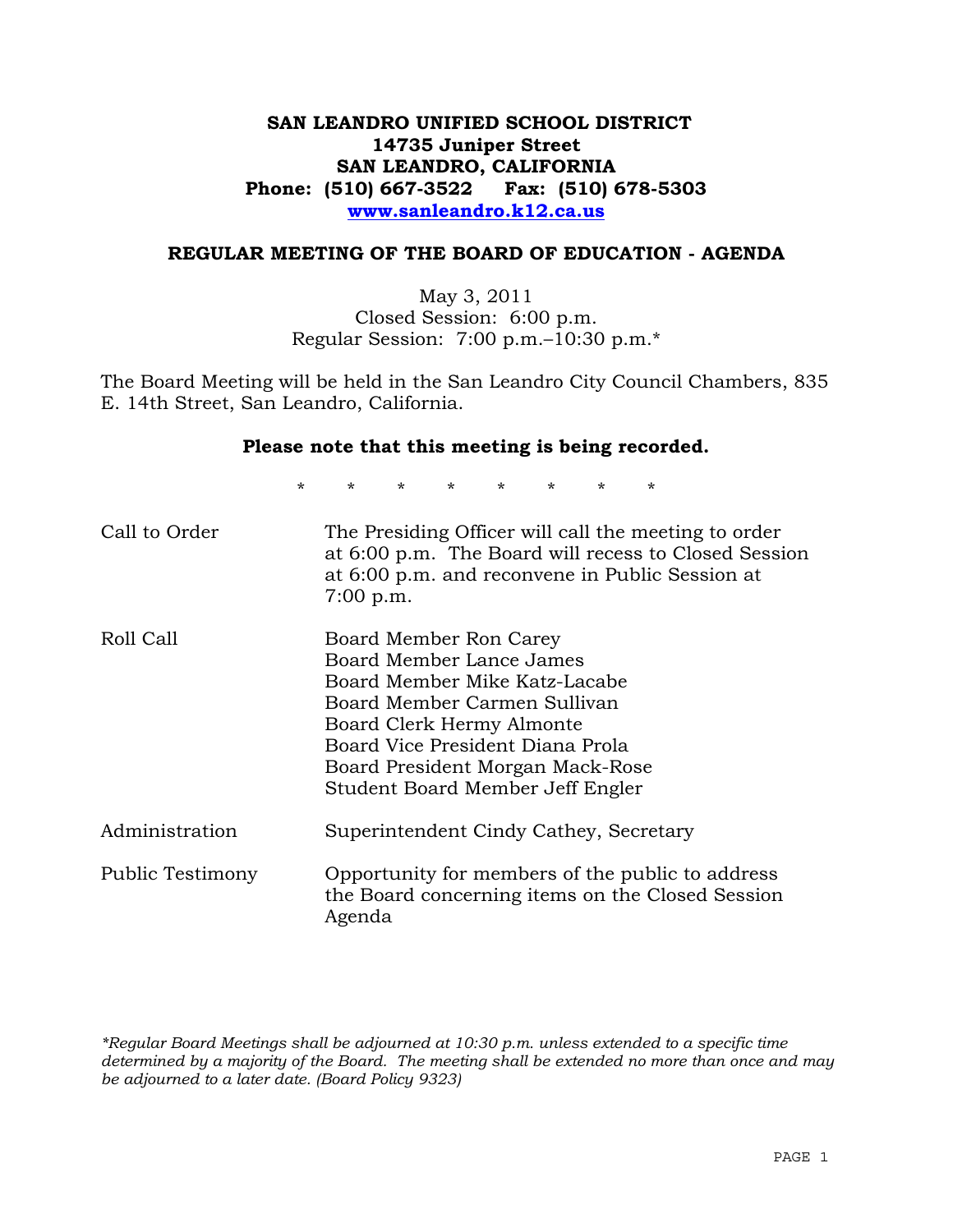Prior to the Public Session, the Board will meet in Closed Session pursuant to Education Code Sections 35146 and 48918(c), and Government Code Sections 54957, and 54957.6.

- a) Student Expulsions
- b) Public Employee Discipline/Dismissal/Release/Hiring
- c) Conference with Labor Negotiator
- d) Public Employee Appointment Title: Director of Special Services; Principal, Garfield Elementary School; Associate Principal, San Leandro High School/Fred T. Korematsu Campus; and Assistant Principal, San Leandro High School

| Report Closed<br>Session Action | Motion __________ Second __________ Vote ________ |                                                                                                                                                                                                                                                                                                                                                                                                                                                                                                                                                                                                                                                                                                                                                                                                                                                                                                                                                                                                                        |
|---------------------------------|---------------------------------------------------|------------------------------------------------------------------------------------------------------------------------------------------------------------------------------------------------------------------------------------------------------------------------------------------------------------------------------------------------------------------------------------------------------------------------------------------------------------------------------------------------------------------------------------------------------------------------------------------------------------------------------------------------------------------------------------------------------------------------------------------------------------------------------------------------------------------------------------------------------------------------------------------------------------------------------------------------------------------------------------------------------------------------|
| Pledge of Allegiance            |                                                   |                                                                                                                                                                                                                                                                                                                                                                                                                                                                                                                                                                                                                                                                                                                                                                                                                                                                                                                                                                                                                        |
| Approve Agenda                  |                                                   | Approve the Regular Meeting Agenda of May 3, 2011                                                                                                                                                                                                                                                                                                                                                                                                                                                                                                                                                                                                                                                                                                                                                                                                                                                                                                                                                                      |
|                                 | Motion __________ Second __________ Vote ________ |                                                                                                                                                                                                                                                                                                                                                                                                                                                                                                                                                                                                                                                                                                                                                                                                                                                                                                                                                                                                                        |
| Legal Statement                 | 54954.2(a)                                        | Members of the audience who wish to address the<br>Board are asked to complete the yellow card available at<br>the entrance and submit it to the Board's Administrative<br>Assistant. Speakers who have completed the card will be<br>called when the item is reached on the agenda or, for<br>non-agenda items, during the Public Testimony. Cards<br>are to be turned in before the item is reached on the<br>agenda. Please note that this meeting is being recorded.<br>State law prohibits the Board of Education from taking<br>any action on or discussing items that are not on the<br>posted agenda except to A) briefly respond to statements<br>made or questions posed by the public in attendance; B)<br>ask questions for clarification; C) provide a reference to a<br>staff member or other resource for factual information in<br>response to the inquiry; or D) ask a staff member to<br>report back on the matter at the next meeting and/or put<br>it on a future agenda. (Government Code Section |

### **7:00 – 7:10 p.m. PUBLIC TESTIMONY ON NON-AGENDA ITEMS**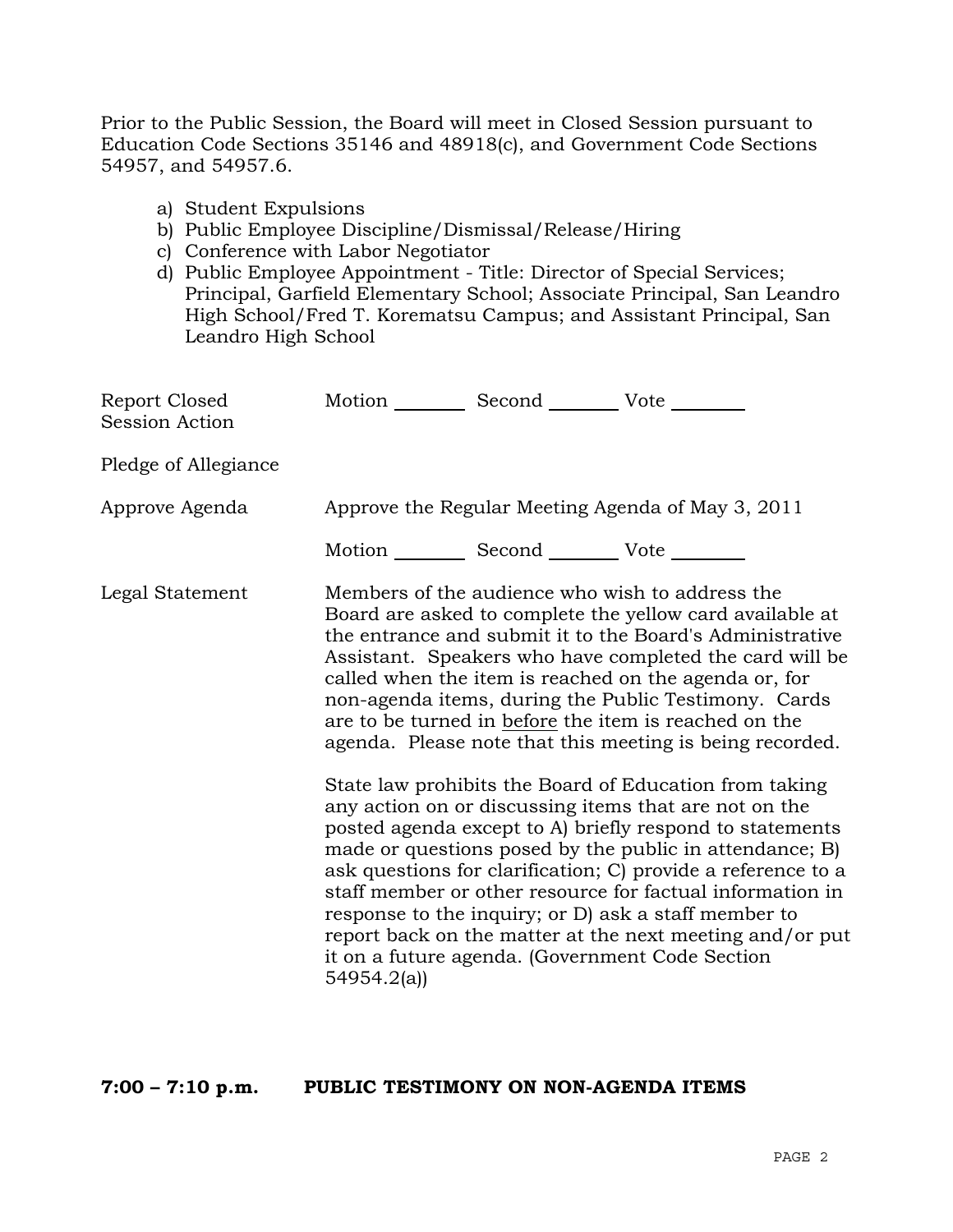Members of the audience, who wish to address the Board, please complete the yellow card available at the entrance and submit it to the Board's Administrative Assistant. Cards are to be turned in before the item is reached on the agenda.

# **7:10-7:30 p.m. PRESENTATIONS**

- A Certificate of Commendation will be presented to Drakes Brewing Company, an urban craft brewery, established in 1989, operating from the former powerhouse of a long-gone Caterpiller plant in San Leandro. On the first Friday of each month, Drake's hosts "First Friday Events" which are fundraisers for local schools and non-profits. The Superintendent and Board of Education wish to thank Drakes for their support of our schools. John Martin, Owner, will be present to accept this commendation.
- \* A Certificate of Commendation will be presented to Wendy Papciak, a teacher at Roosevelt Elementary School for being selected to receive the Educator of the Year Award presented by the Hayward Area Historical Society. The award recognizes her impressive involvement in and enthusiasm for the educational programs at the Historical Society.
- \* Certificates of Commendation will be presented to the recipients of the Mid-Alameda County Special Education Local Plan Area (MACSELPA) "Excellence in Special Education Award" for their dedicated, compassionate, and outstanding efforts and interest in the welfare and education to students with special needs in San Leandro:
	- Lonna Barnhill, Paraeducator, San Leandro High School
	- Lynn His-Ling Huang, SDC Teacher, Jefferson Elementary School
	- Mary Ann Mendoza, SDC Teacher, Roosevelt Elementary School
	- Gloria Robles, Paraeducator, Garfield Elementary School

# **7:30-7:45 p.m. PRESENTATION**

\* Proposed Marquee at Wilson Elementary School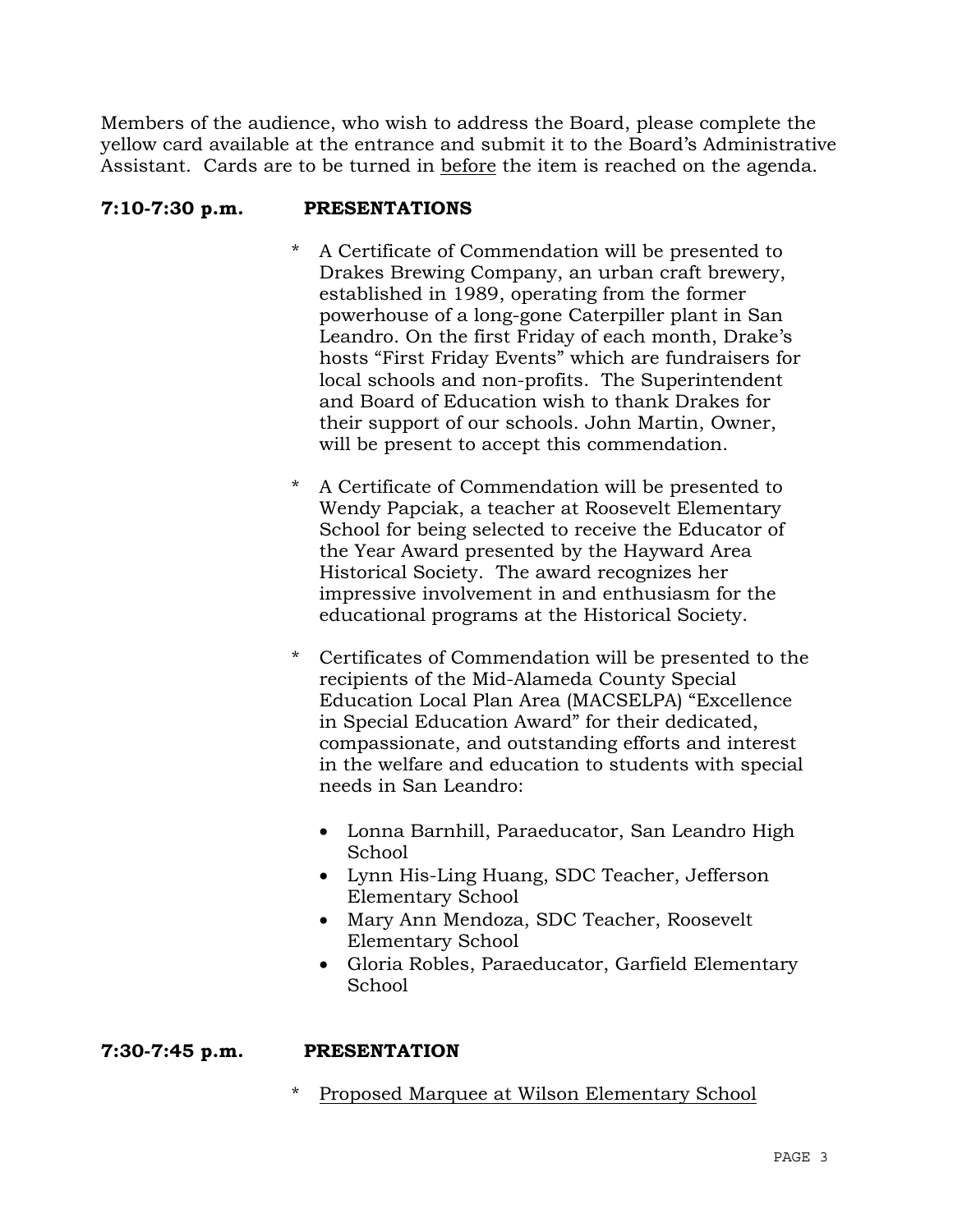Wendy Ponder, Principal of Wilson Elementary School, will provide a brief presentation on a proposed marquee which is to be mounted on the exterior wall of the multipurpose room. The current marquee was vandalized which has significantly weakened the communication with the school community. Students, staff and parents have fundraised for two school years with the sole goal of replacing the current marquee with a new state of the art marquee.

### **CONFERENCE**

These items are submitted for advance planning and to assist the Board in establishing future agenda items. The Board may, however, take action on the following:

### Facilities and Construction

| $5.1-CF$          | <b>Staff Recommendation:</b> |        |                                                   |  |
|-------------------|------------------------------|--------|---------------------------------------------------|--|
| Installation of a |                              |        | The Board will discuss and consider approving the |  |
| New Marquee at    |                              |        | installation of a new marquee at Woodrow Wilson   |  |
| Woodrow Wilson    | Elementary School.           |        |                                                   |  |
| Elementary School |                              |        |                                                   |  |
|                   | Motion                       | Second | Vote                                              |  |

**DISTRICT GOAL #1 Educate the Whole Child: Ensure the academic, physical, social and emotional well being of every student** 

### **7:45-8:15 p.m. PRESENTATION**

### \* LEAP Plan Addendum Update: Local Educational Agency Plan (LEAP) Title III Improvement Plan Addendum Report

 Andrew Gordon, Coordinator of English Learners and Categorical Programs, will present the annual results of the R-30 Language Census and share the District's progress on the Local Educational Agency Plan LEAP)-Title III Improvement Plan Addendum (IPA) as it relates to English learners. The presentation will include highlights addressing the needs of our English learners and improving academic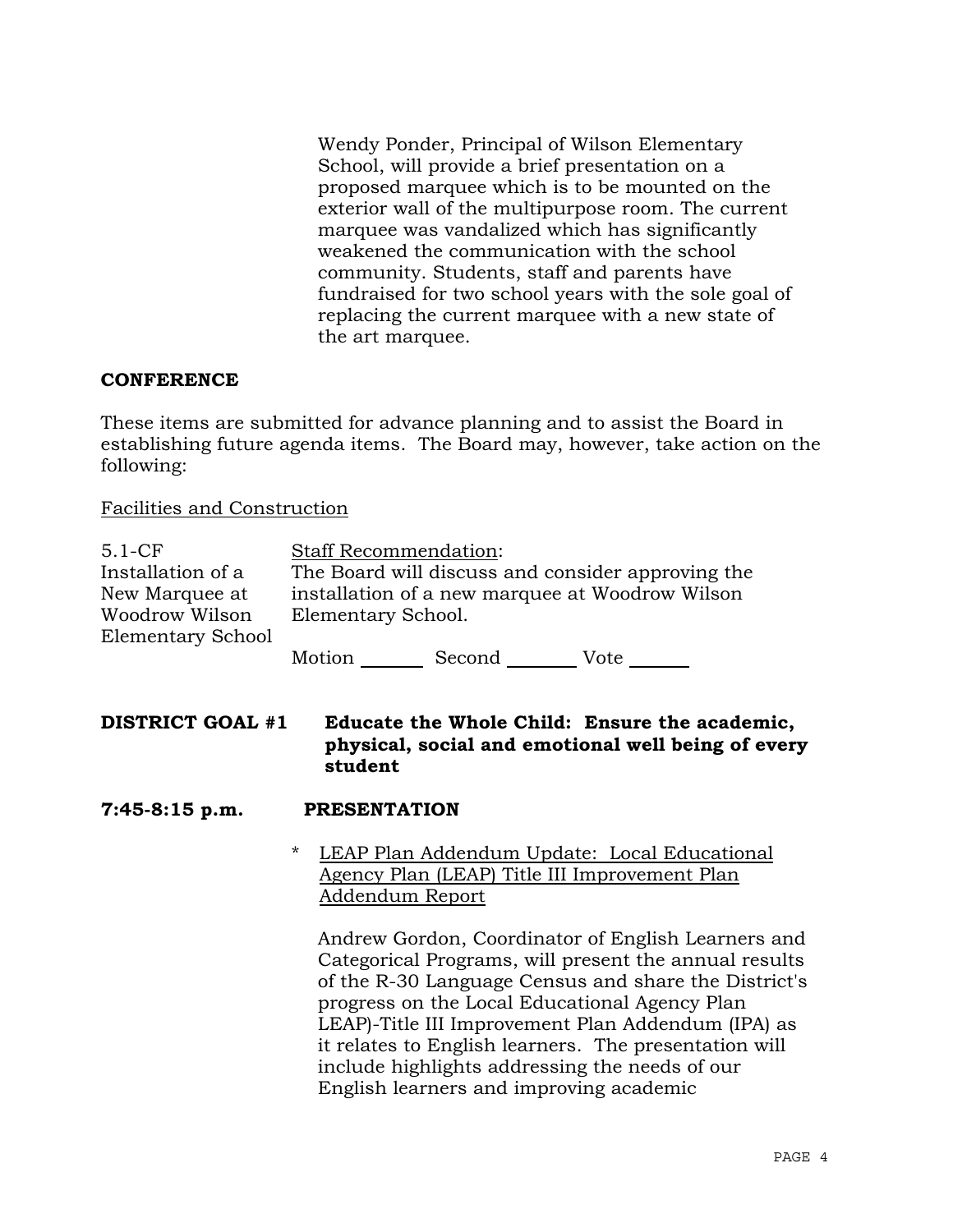achievement in English Language Development, Reading, and Mathematics. Andrew will also share the work related to professional development and the efforts to develop deeper partnerships with parents.

**8:15-8:45 p.m. REPORTS** Correspondence Student Board Member Report Union Representative Reports Superintendent's Report Board Committee Reports Facilities/Technology Board Representatives Report

City Disaster Preparedness Council

# **8:45-9:00 p.m. CONSENT ITEMS**

These items are considered routine and may be enacted by a single motion. At the request of any member of the Board, any item on the consent agenda shall be removed and given individual consideration for action as a regular agenda item.

#### General Services

| $1.1-C$<br>Approval of Board<br>Minutes – April 5,<br>2011                  | <b>Staff Recommendation:</b><br>Approve the minutes of the regular Board meeting<br>held on April 5, 2011.                                                                    |  |  |
|-----------------------------------------------------------------------------|-------------------------------------------------------------------------------------------------------------------------------------------------------------------------------|--|--|
|                                                                             | Motion _________ Second __________ Vote _______                                                                                                                               |  |  |
| $1.2 - C$<br>Approval of Board<br>Minutes - April 19,<br>2011               | Staff Recommendation:<br>Approve the minutes of the regular Board meeting<br>held on April 19, 2011.                                                                          |  |  |
|                                                                             | Motion Second Vote                                                                                                                                                            |  |  |
| $1.3-C$<br>Resolution #11-28<br>Support California's<br>May 9-13 Week of    | Staff Recommendation:<br>Adopt Resolution #11-28 Support California's May 9-<br>13 Week of Action.                                                                            |  |  |
| Action                                                                      | Motion _________ Second __________ Vote _______                                                                                                                               |  |  |
| $1.4-C$<br>Designation of<br>School<br>Representatives to<br>the California | <b>Staff Recommendation:</b><br>Approve the designation for school representatives to<br>the California Interscholastic Federation League for<br>the $2011-2012$ school year. |  |  |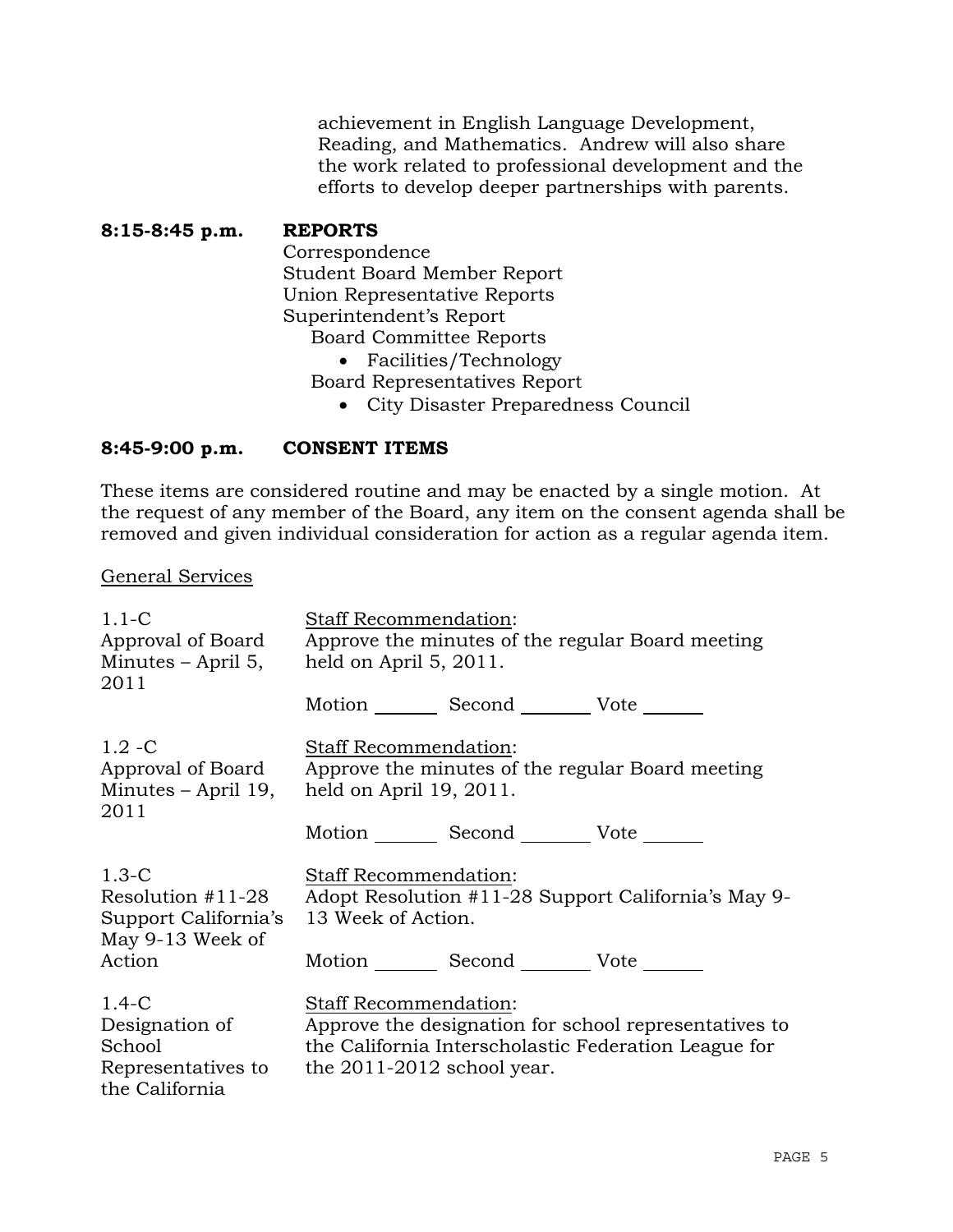| Interscholastic<br>Federation League Motion _________ Second __________ Vote _______<br>(CIF) |                                                                |                                                 |                                                                                                                                                                                                                                                                                                       |
|-----------------------------------------------------------------------------------------------|----------------------------------------------------------------|-------------------------------------------------|-------------------------------------------------------------------------------------------------------------------------------------------------------------------------------------------------------------------------------------------------------------------------------------------------------|
| Human Resources                                                                               |                                                                |                                                 |                                                                                                                                                                                                                                                                                                       |
| $2.1-C$<br>Acceptance of<br>Personnel Report                                                  | Staff Recommendation:<br>Accept Personnel Report as submitted. |                                                 |                                                                                                                                                                                                                                                                                                       |
|                                                                                               |                                                                | Motion _________ Second __________ Vote _______ |                                                                                                                                                                                                                                                                                                       |
| <b>Educational Services</b>                                                                   |                                                                |                                                 |                                                                                                                                                                                                                                                                                                       |
| $3.1-C$<br>Acceptance of<br>Donations                                                         | <b>Staff Recommendation:</b><br>follows:                       |                                                 | Approve the acceptance of gifts to the District as                                                                                                                                                                                                                                                    |
|                                                                                               | <b>Garfield Elementary School</b>                              | San Leandro Unified District Offices            | • 350 paperback books and 150 hardback books to<br>a third grade classroom from Madeline Gong.<br>63 K-5 level non-fiction books (hardback and<br>paperback) and 13 biography books (hardback<br>and paperback); 5 sets of tangrams; and 2 small<br>boxes of "1" ceramic tiles from Marlene DiGrazia. |
|                                                                                               |                                                                | Motion _________ Second __________ Vote _______ |                                                                                                                                                                                                                                                                                                       |
| $3.2 - C$<br>Non-Public<br>School/Agency                                                      | Staff Recommendation:                                          |                                                 | Approve the non-public school/agency contracts.                                                                                                                                                                                                                                                       |
| Contracts                                                                                     |                                                                | Motion Second Vote                              |                                                                                                                                                                                                                                                                                                       |

3.3-C Contracted Services between San Leandro Unified School District and James Morrison,

Staff Recommendation:

Approve the contracted services between San Leandro Unified School District and James Morrison, Student Information and Technology Management for District Aeries Student Data System Audit on May 31, 2011.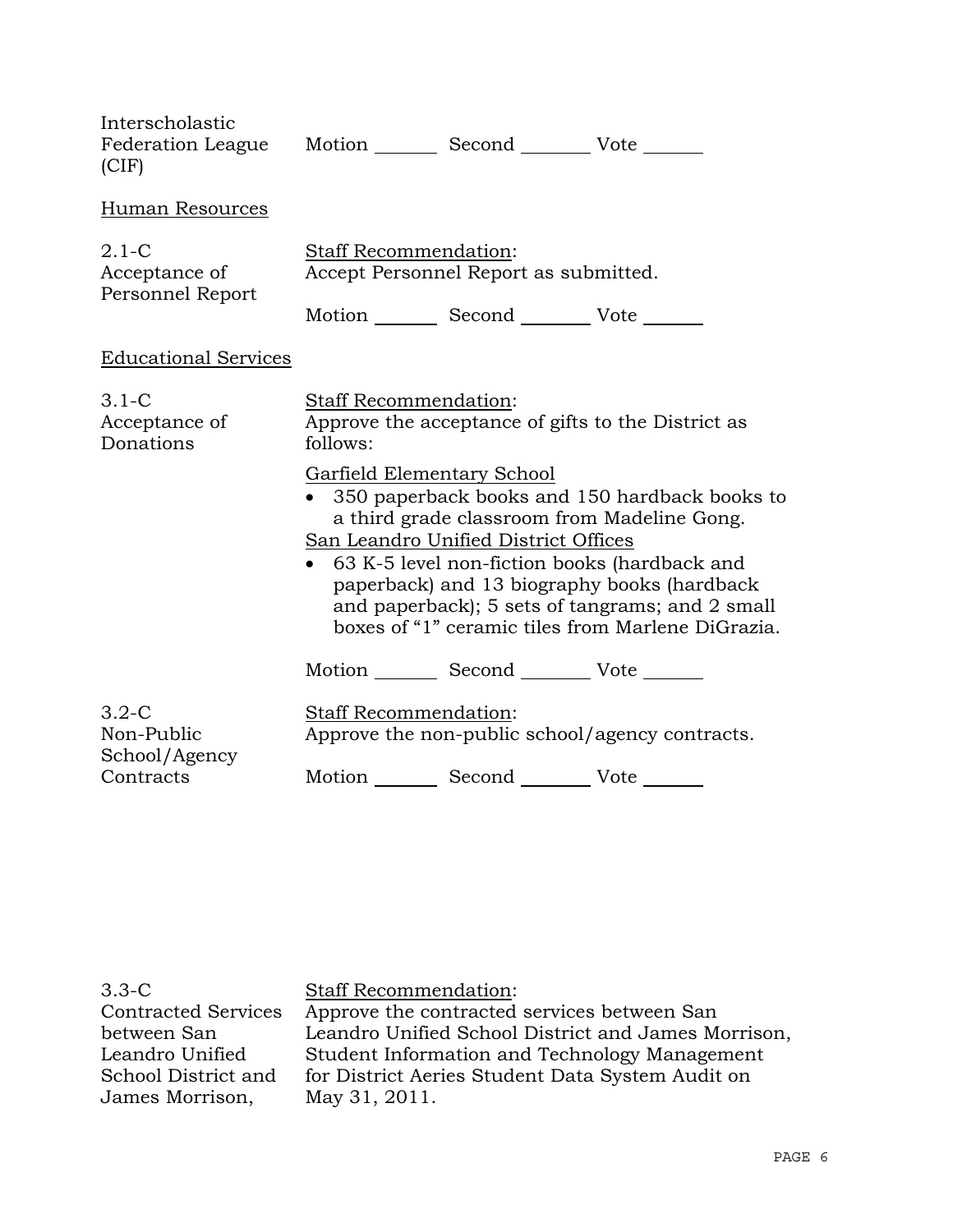| Student Information<br>and Technology<br>Management for<br><b>District Aeries</b><br>Student Data<br>System Audit on<br>May 31, 2011                                                                                                | Motion _________ Second _________ Vote _______                                                                                                                                                                                                                                                                           |
|-------------------------------------------------------------------------------------------------------------------------------------------------------------------------------------------------------------------------------------|--------------------------------------------------------------------------------------------------------------------------------------------------------------------------------------------------------------------------------------------------------------------------------------------------------------------------|
| $3.4 - C$<br><b>Contracted Services</b><br>between San<br>Leandro Unified<br>School District and<br>L & M Consultants<br>at San Leandro<br>High School for May                                                                      | Staff Recommendation:<br>Approve the contracted services between San<br>Leandro Unified School District and L & M<br>Consultants at San Leandro High School for May<br>2011-June 2012.                                                                                                                                   |
| 2011-June 2012                                                                                                                                                                                                                      | Motion _________ Second _________ Vote _______                                                                                                                                                                                                                                                                           |
| $3.5 - C$<br><b>Contracted Services</b><br>between San<br>Leandro Unified<br>School District and<br>Art Hazelwood for<br><b>Screen Printing</b><br>Instruction in the<br>Social Justice<br>Academy at San<br>Leandro High<br>School | <b>Staff Recommendation:</b><br>Approve the contracted services between San<br>Leandro Unified School District and Art Hazelwood<br>for screen printing instruction in the Social Justice<br>Academy at San Leandro High School from February<br>through April, 2011.<br>Motion _________ Second __________ Vote _______ |
| <b>Business Operations</b>                                                                                                                                                                                                          |                                                                                                                                                                                                                                                                                                                          |
| $4.1-C$<br>Resolution $#11-29$<br>to Declare Certain<br>Equipment Surplus<br>and/or Obsolete.<br>Facilities and Construction                                                                                                        | Staff Recommendation:<br>Adopt Resolution #11-29 to declare certain<br>equipment surplus and/or obsolete due to the age<br>and condition of the designated equipment.<br>Motion _________ Second __________ Vote _______                                                                                                 |
| $5.1 - C$<br>Construction<br>Contract with<br>Zolman<br>Construction &<br>Development, Inc.                                                                                                                                         | <b>Staff Recommendation:</b><br>Approve the Construction Contract with Zolman<br>Construction & Development, Inc., in the amount of<br>\$764,000, for the Muir Middle School Restroom<br>Renovation Project.                                                                                                             |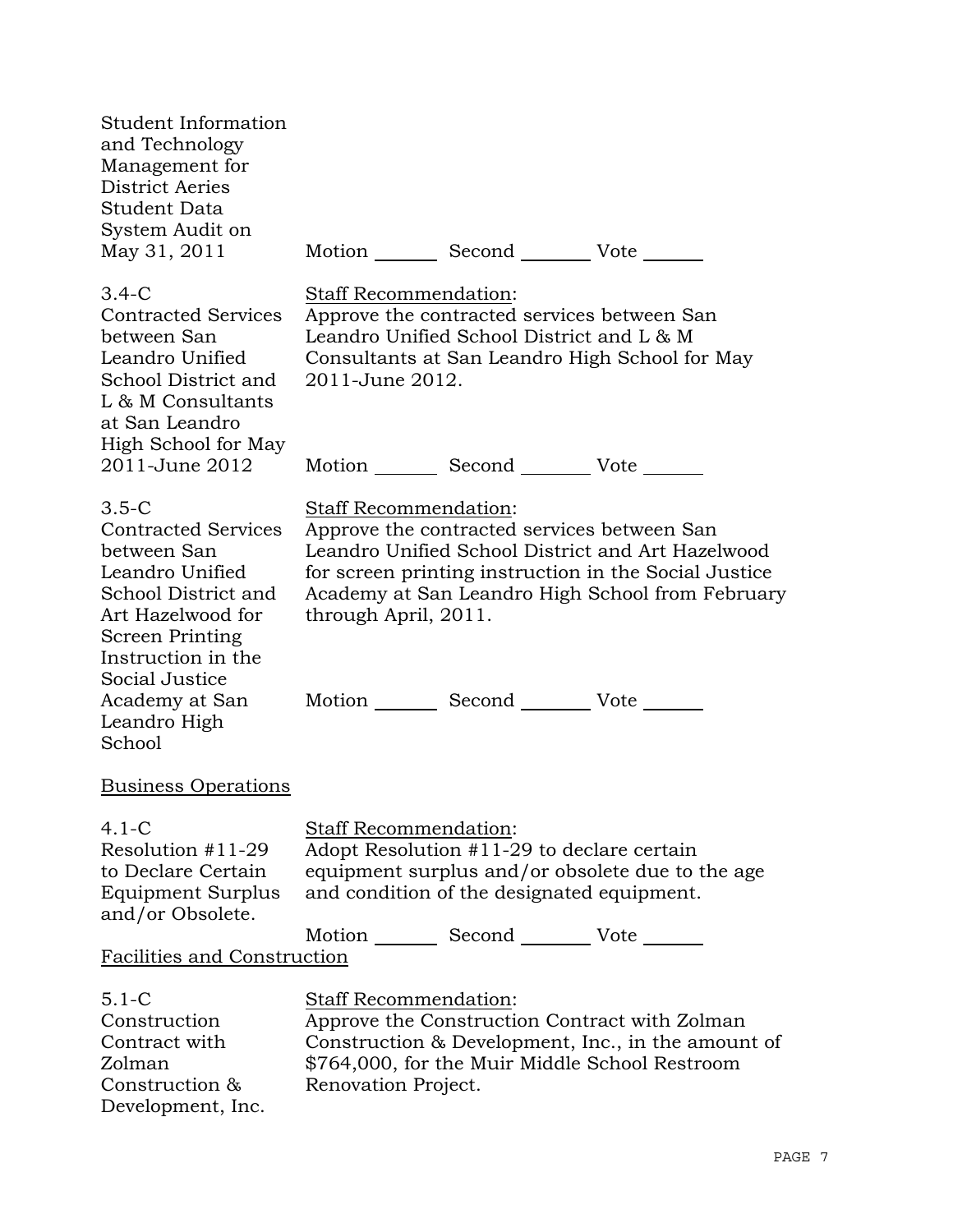| for the Muir Middle<br>School Restroom                                                                                                          | Renovation Project Motion _________ Second __________ Vote _______                                                                                                                                                          |
|-------------------------------------------------------------------------------------------------------------------------------------------------|-----------------------------------------------------------------------------------------------------------------------------------------------------------------------------------------------------------------------------|
| $5.2-C$<br>Construction<br>Contract with BRCO<br>Construction for the<br>Bancroft Middle<br>School and<br>Roosevelt<br><b>Elementary School</b> | <b>Staff Recommendation:</b><br>Approve the Construction Contract with BRCO<br>Construction, in the amount of $$1,248,000$ , for the<br>Bancroft Middle School and Roosevelt Elementary<br>School Paint & Lighting Project. |
| Project                                                                                                                                         | Paint & Lighting Motion _________ Second ___________ Vote ________                                                                                                                                                          |
| $5.3-C$<br>Construction<br>Contract with Cam<br>Painting Inc. for the<br>San Leandro High<br>School Painting and<br><b>Lighting Project</b>     | Staff Recommendation:<br>Approve the Construction Contract with Cam<br>Painting Inc., in the amount of $$1,949,000$ , for the<br>San Leandro High School Paint and Lighting Project.<br>Motion Second Vote                  |

# **9:00-9:15 p.m. ACTION ITEMS**

These items are presented for action at this time. Some may have been reviewed at a previous meeting.

### Human Resources

| $2.1 - A$                                                | <b>Staff Recommendation:</b> |                                                                                       |                                                 |
|----------------------------------------------------------|------------------------------|---------------------------------------------------------------------------------------|-------------------------------------------------|
| Resolution $#11-27$                                      |                              |                                                                                       | Adopt Resolution #11-27 Final Decision Not to   |
| Final Decision Not<br>to Reemploy<br>Certificated        |                              | Reemploy Certificated Employees.                                                      |                                                 |
| Employees                                                |                              | Motion Second Vote                                                                    |                                                 |
| <b>Educational Services</b>                              |                              |                                                                                       |                                                 |
| $3.1-A$<br>Proposed Stipulated<br><b>Expulsion Order</b> | <b>Staff Recommendation:</b> | Student Support Services for the stipulated<br>expulsion order for student E35-10/11. | Approve the recommendation from the Director of |
|                                                          | Motion                       | Second                                                                                | Vote                                            |